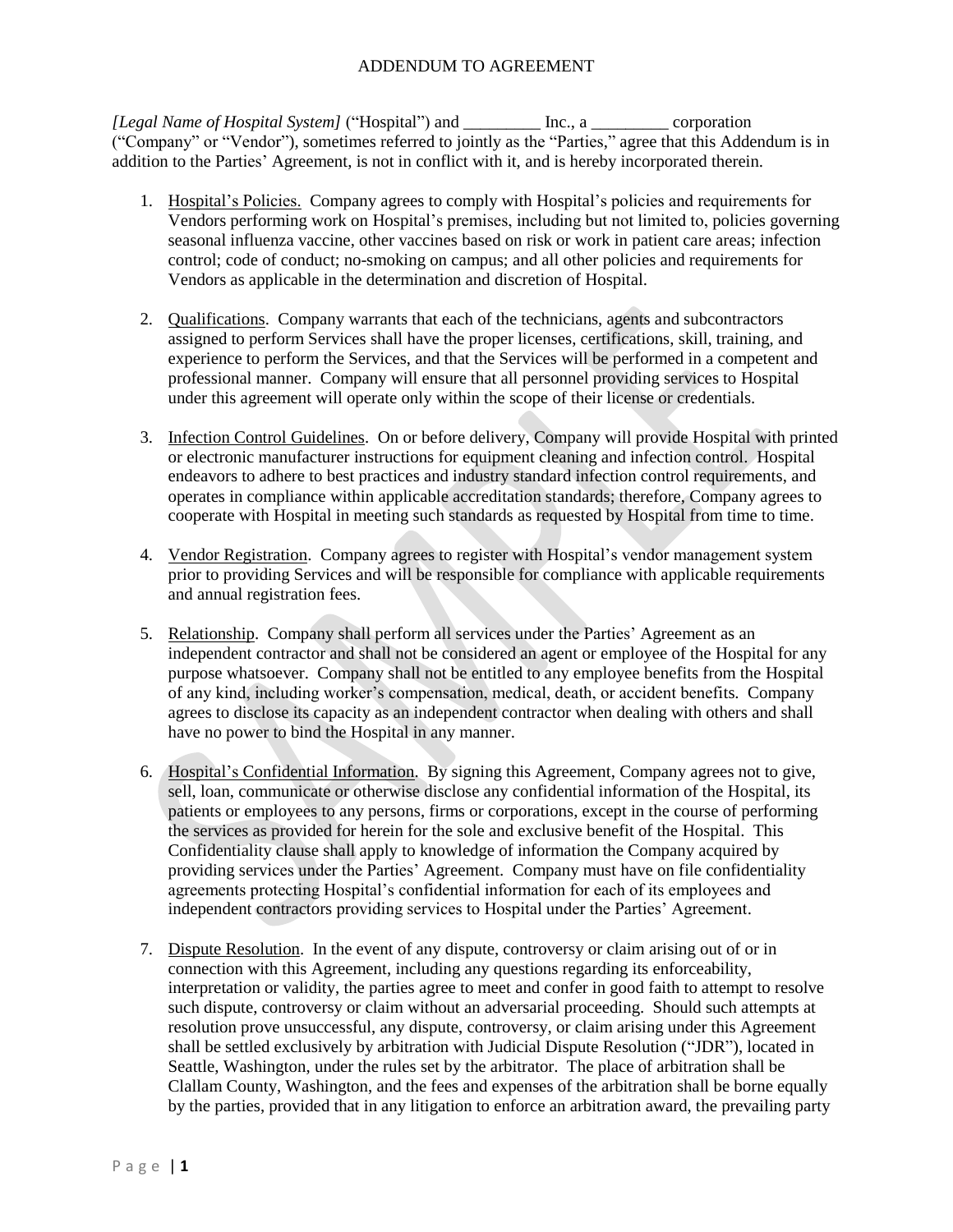## ADDENDUM TO AGREEMENT

in such action shall be entitled to recover from the other party its costs and reasonable attorney's fees in addition to any other relief granted.

- 8. Insurance. Company shall own and maintain appropriate liability insurance coverage for the duration of this agreement, with a carrier authorized to do business in Washington State, with such coverage renewed or purchase of an extended reporting endorsement. The insurance policy limits shall be a minimum of \$1,000,000.00 each claim and \$2,000,000.00 annual aggregate. Company's insurance shall be primary and not additional to or contributing to any other insurance carried by Hospital.
- 9. Mutual Indemnity. Each party shall indemnify and hold the other harmless for any losses, claims, damages, awards, penalties, or injuries incurred by any third party, including reasonable attorney's fees, which arise from any alleged breach of such indemnifying party's representations and warranties made under this Agreement, provided that the indemnifying party is promptly notified of any such claims. The indemnifying party shall have the sole right and responsibility to defend such claims at its own expense. The other party shall provide, at the indemnifying party's expense, such assistance in investigating and defending such claims as the indemnifying party may reasonably request. This mutual indemnity shall survive the termination of this Agreement.
- 10. Protected Health Information. The parties acknowledge that as a result of this Agreement, Company may have access to and receive from Hospital, health information ("Health Information") as that term is defined under the Health Insurance Portability and Accountability Act of 1996, Section 1171 of Public Law 1040191 ("HIPAA") and its related regulations (45 CFR Parts 160, 162, and 164), and Chapter 70.72 RCW, the Washington State Health Care Information Access and Disclosure Act of 1991. Company will protect all such information in compliance with the above-noted regulations, Hospital's policies, and in accordance with the Business Associate Agreement, which is attached as Exhibit \_\_.
- 11. Governing Law. This Agreement is governed by and must be construed under the laws of the State of Washington. The Parties agree to be bound by all applicable state and federal laws and confidentiality laws, as they are currently drafted and as they may change from time to time.
- 12. Notices. Notices shall be made in writing and mailed by certified mail, return receipt requested. All correspondence and notices to Hospital shall be directed to at at All correspondence and notices to the Company shall be directed to  $at:$
- 13. Excluded Provider. To the best of Company's knowledge, neither Company nor any of its officers, U.S. employees, directors or subcontractors are (i) currently excluded, debarred or otherwise ineligible to participate in federal health care programs as defined in 42 USC Section 1320a-7b(f) (the "Federal Healthcare Programs"); or (ii) has been convicted of a criminal offense related to the provision of healthcare items or services during the last five (5) years; or (iii) has been excluded, debarred or otherwise declared ineligible to participate, during the last five (5) years, in the Federal Healthcare Programs. Company will take prompt steps to correct any known non-compliance with any exclusion law or regulation and will notify Hospital if it becomes aware of any such exclusion that likely will impact Hospital's reimbursement from the federal government. Company agrees that if it becomes excluded from participating in the Federal Healthcare Programs, this will be considered a material breach of this Agreement and cause for immediate termination by Hospital.